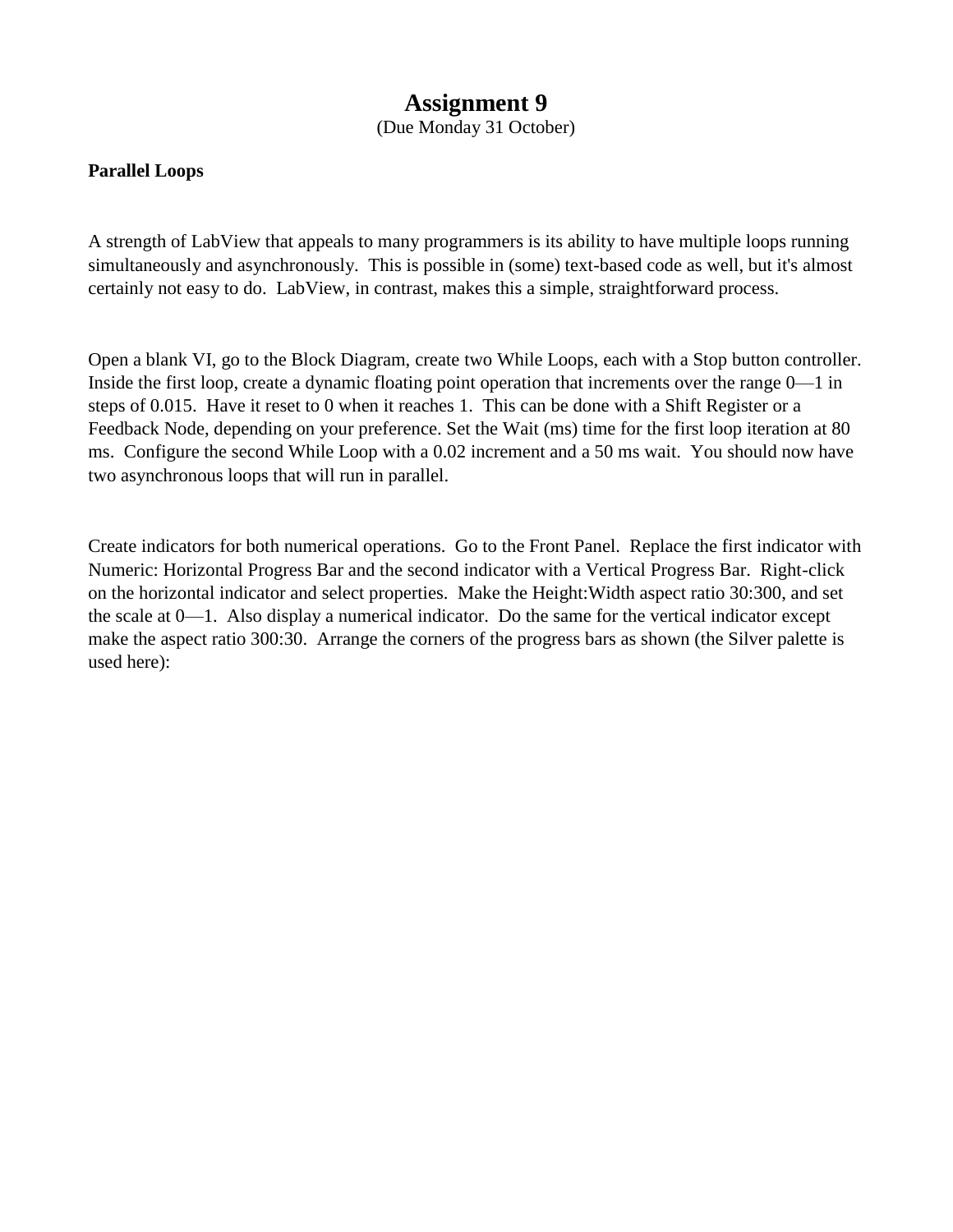

Run the VI and observe that the loops can be stopped independently.

## **Control Loop**

It is not possible to use wires to share data in parallel loops, but data can still be exchanged between them. One way to do this is with Local Variables. Right-click on the vertical indicator icon in the Block Diagram and create a Local Variable. Also create a Local Variable for the horizontal indicator. Right-click on each icon and select "Change to Read". Remove the two Stop Button controls.

Create a third While Loop in the Block Diagram and place the two Local Variables inside it. Develop logic to stop this loop when the horizontal and vertical indicators *both* exceed a value of 0.95. This will require the use of two comparisons together with the Boolean AND function. Place a Boolean control button on the Front Panel and label it "Master Stop". Put its Boolean icon inside the third loop and insert an OR function. Wire the AND output to one terminal; wire the Master Stop control to the other. The output of the OR operation is wired to the conditional stop of Loop 3. This third loop with the comparison structure will be the Master Loop; when it stops it should force the other two loops to also stop.